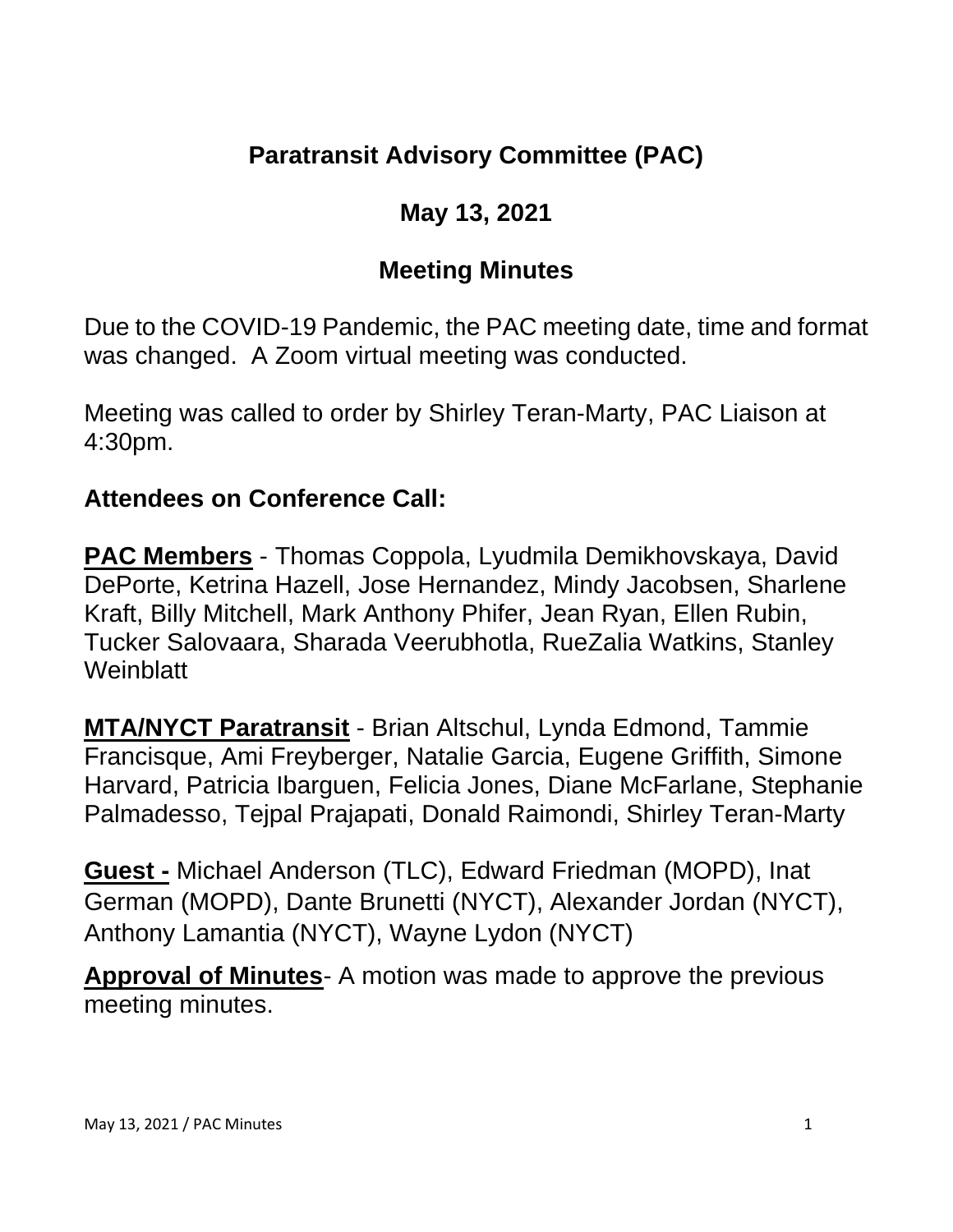## **Access-A-Ride (AAR) Service Report**

Acting VP/Deputy VP Donald Raimondi provided a summary of the March 2021 operating statistics from the Paratransit Report. A copy is attached to these minutes.

# **Paratransit Topic –** New Dashboard Reporting

Acting VP/Deputy VP Raimondi discussed the importance of reporting the same formatted statistics report displayed during the MTA Board meeting, which can be found on the mta.info website. The AAR dashboard allows you to look at trends over time in terms of performance and ridership. This transition will be made for the next PAC meeting, and members will receive reports and website links.

The more meaningful indicators in the report include ride time, customer experience, and provider no-show. Customer complaints are divided between dedicated and non-dedicated service. This report also includes call center stats and AAR registrants.

Acting VP/Deputy VP Raimondi spoke about how we are maintaining our COVID cleaning protocols including the daily disinfection of vehicles, mask requirements for customers using the service and other policies put in place. He also noted the recent challenges of the Ehail/On-demand pilot for the 1,200 customers were due to the loss of drivers that has occurred industry wide and nationwide within the taxi and for hire industries. He noted that advance reservations with primary (blue & white) and broker is still available to all our customers. The pilot program remains the same for the 1,200 customers.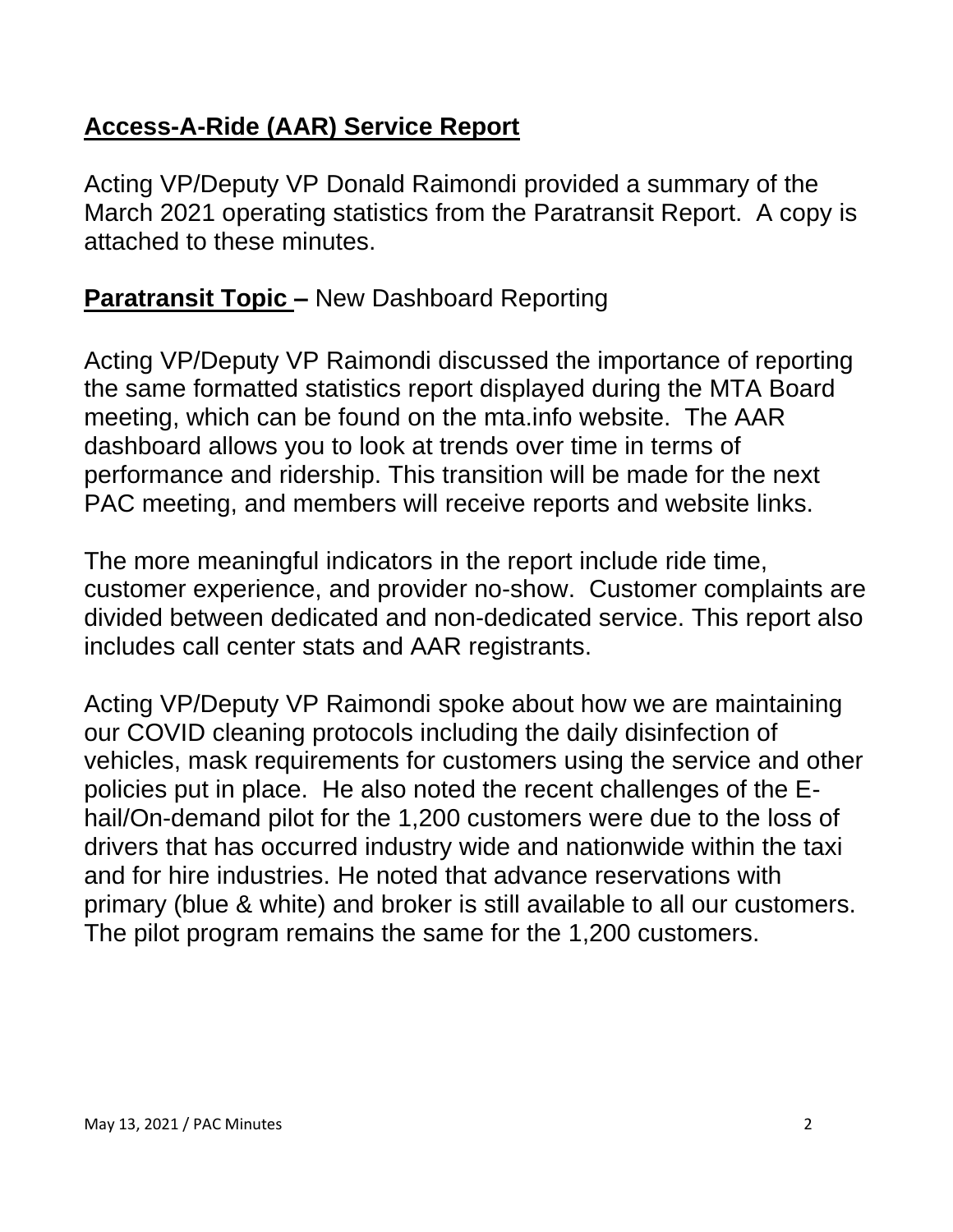# **PAC Member Discussion and Feedback**

Mr. Salovaara stated that lately he is having difficulty booking an E-hail trip with Curb?

Acting VP/Deputy VP Raimondi reiterated previous comments and reminded all of the e-mail that was issued to E-hail/On-demand pilot participants providing contact information to all vendors providing service (Curb, Arrow and Limosys).

Ms. Ryan stated that Medi (Limosys) only offered customer service assistance during 8am-8pm. She noted that disabled customers travel at all times, and questioned who is there to assist them? Acting VP/Deputy VP informed Ms. Ryan a response to her inquiry will be provided.

After the meeting, Command Center Officer, Simone Harvard was able to confirm that the call center for Medi (Limosys) runs 24hrs and can be reached at 212-621-9000.

Ms. Jacobsen asked whether the E-hail pilot will be extended to all AAR customers?

Acting VP/Deputy VP Raimondi stated that pilot will remain in effect for 1,200, and the MTA has not made any further decision on the expansion of the pilot. \*

Ms. Watkins questioned how the decrease in vehicle availability is related to the industry as opposed to the flat rate paid to the driver? Acting VP/Deputy VP Raimondi explained that the TLC previously had 13,000 available vehicles and now they are down to roughly 5,000. Mr. Anderson from TLC articulated how there has been a significant decline in the number of for-hired vehicles on the road.

*\* On May 26th , 2021 (post meeting), the pilot was extended until December 31st, 2021.*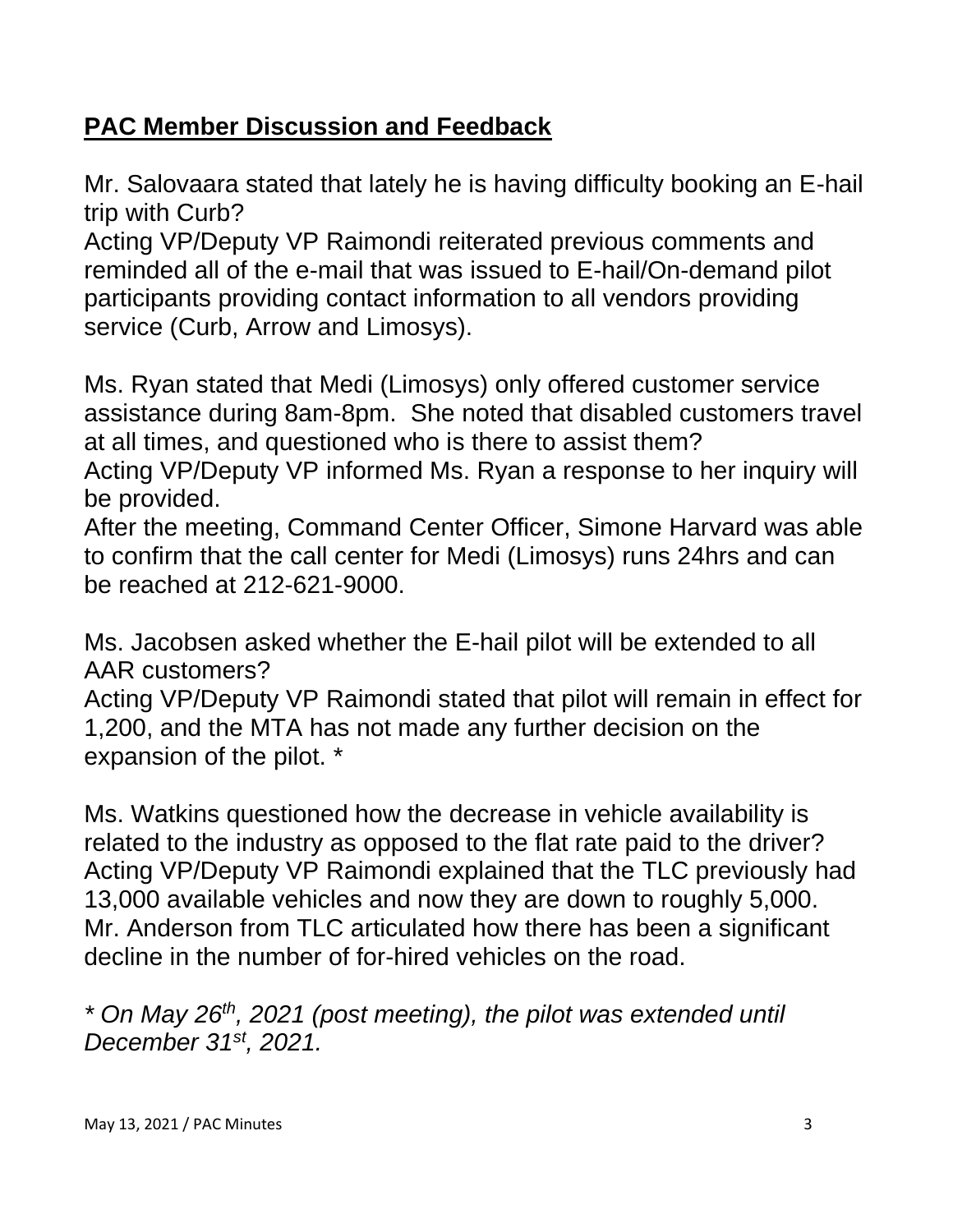# **PAC Topic** – OMNY Presentation

Mr. Wayne Lydon presented an overview of the OMNY payment system and strategy of the project.

OMNY is the new MTA payment system that will eventually replace the MetroCard system. This system unites the payment experience and the account experience whereas every customer will have an account instead of just a card. This is an account-based system that allows customers more options to pay such as debit card, credit card and bank account. Customers still have the option to pay cash.

This MTA-wide project will begin a soft-launch for AAR in September 2021, starting with a small group of customers being given OMNY to test and provide feedback. The replacement of the cards will take up until 2023. Testing is a critical aspect of the program.

Deputy Director Felicia Jones explained that all AAR customers will get an OMNY card. This all-purpose card will be used as an AAR ID card and AAR MetroCard which provides 4 free trips a day on NYCT buses and subways.

The new fare payment function will initiate during the reservation process. When customers call AAR to book their trip, the agent will ask "What method of payment would you like to use, OMNY card or cash?" If the customer prefers to book their trips via the MYmta app or online at MY AAR, they will choose the form of payment from a dropdown menu.

May 13, 2021 / PAC Minutes 4 If an AAR customer chooses to pay with their OMNY card, they must upload funds to their OMNY account by various methods such as Visa card, American Express card, debit card, bank account or checking account. Customers who use Apple Pay or Google Pay can link it to the OMNY card. If a customer is enrolled in a pre-tax program such as transit check or wage works this can also be linked to their OMNY account. Customer may reload their OMNY accounts with these online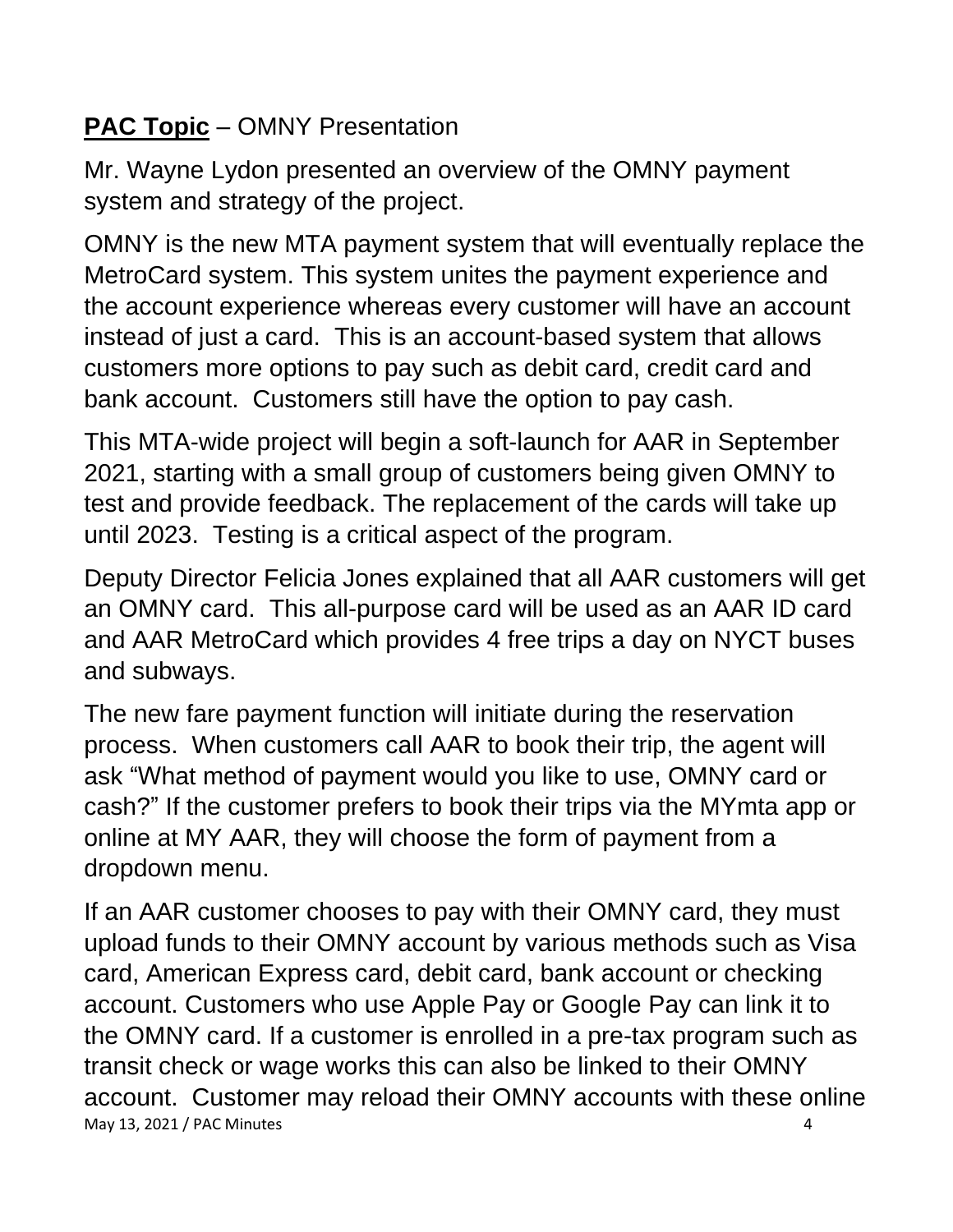channels, however, if they prefer, they may add cash to their account via approved retail networks. The option to pay the AAR fare with cash, during the boarding process, will always be an choice during the reservation process.

If an AAR customer has questions regarding OMNY, their account management, fare payment or other related questions they will contact OMNY directly. The OMNY customer service center will be available in September 2021 as well.

Anthony Lamantia from NYCT explained how there is a huge effort to make this transition for existing AAR customers as smoothly as possible in September 2021. He emphasized that not everyone will get the OMNY card at the same time but noted there will be constant communication to ensure that customers are aware of the timeline. All new AAR customers will automatically be brought into the program once they are eligible customers.

# **PAC Member Discussion and Feedback**

Mr. Coppola asked whether OMNY will communicate with existing AAR customers that the new payment program is coming? Additionally, he inquired about whether a prompt would be added to AAR's up front messaging advising customers about OMNY?

Acting VP/Deputy VP Raimondi explained that this information has been shared with other accessibility groups, such as Advisory Committee for Transit Accessibility (ACTA) and now PAC can share this information with their constituents. A letter will be sent out with directions on how to use the system.

Mr. Lamantia explained they are working with Paratransit to update FAQs that have already been posted on the OMNY.info website.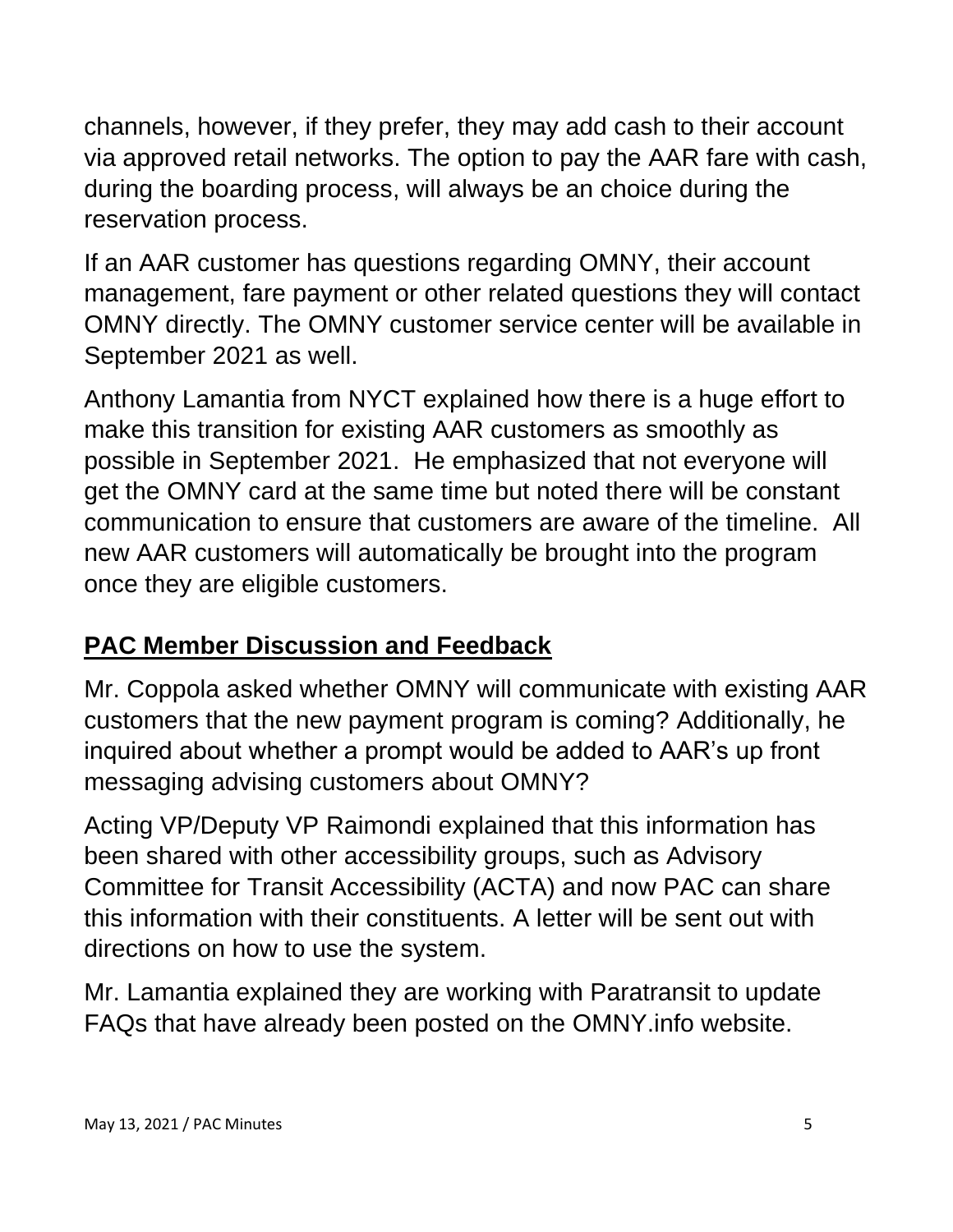Ms. Hazell wanted to know if a Train-the-Trainer could be established. Acting VP/Deputy VP Raimondi suggested that a simplistic OMNY onboarding Paratransit video could be developed.

Mr. Hernandez and Ms. Kraft asked whether the current discounts established with MetroCard would continue with OMNY? Mr. Lydon stated any fare benefits will remain in the OMNY environment. This is an account-based system that will review each customer's information on the back end and establish what kind of payment will be deducted. The four free trips per day will remain in place.

Ms. Kraft inquired asked if Braille statements be available? This inquiry will be reviewed, and a response will be provided.

Mr. Phifer asked what information will be displayed on the ONMY card?

Mr. Lamantia stated that the card does indicate AAR customer's photo, customer's first and last name, eligibility start date and PCA status.

#### **New/Old Business**

Acting VP/Deputy VP Raimondi requested that PAC consider following the same Operating Statistics that are provided for the MTA Board in monthly Committee Reports. These reports focus on the customer experience and use the same format that is published on the MTA Dashboard.

Ms. Ryan asked for the percentage of AAR wheelchair users. A response was provided of 14%.

Ms. Hazel inquired about a possible creation of a system for TLC and AAR that would allow for successful communication between drivers and customers with speech delays. Acting VP/Deputy VP Raimondi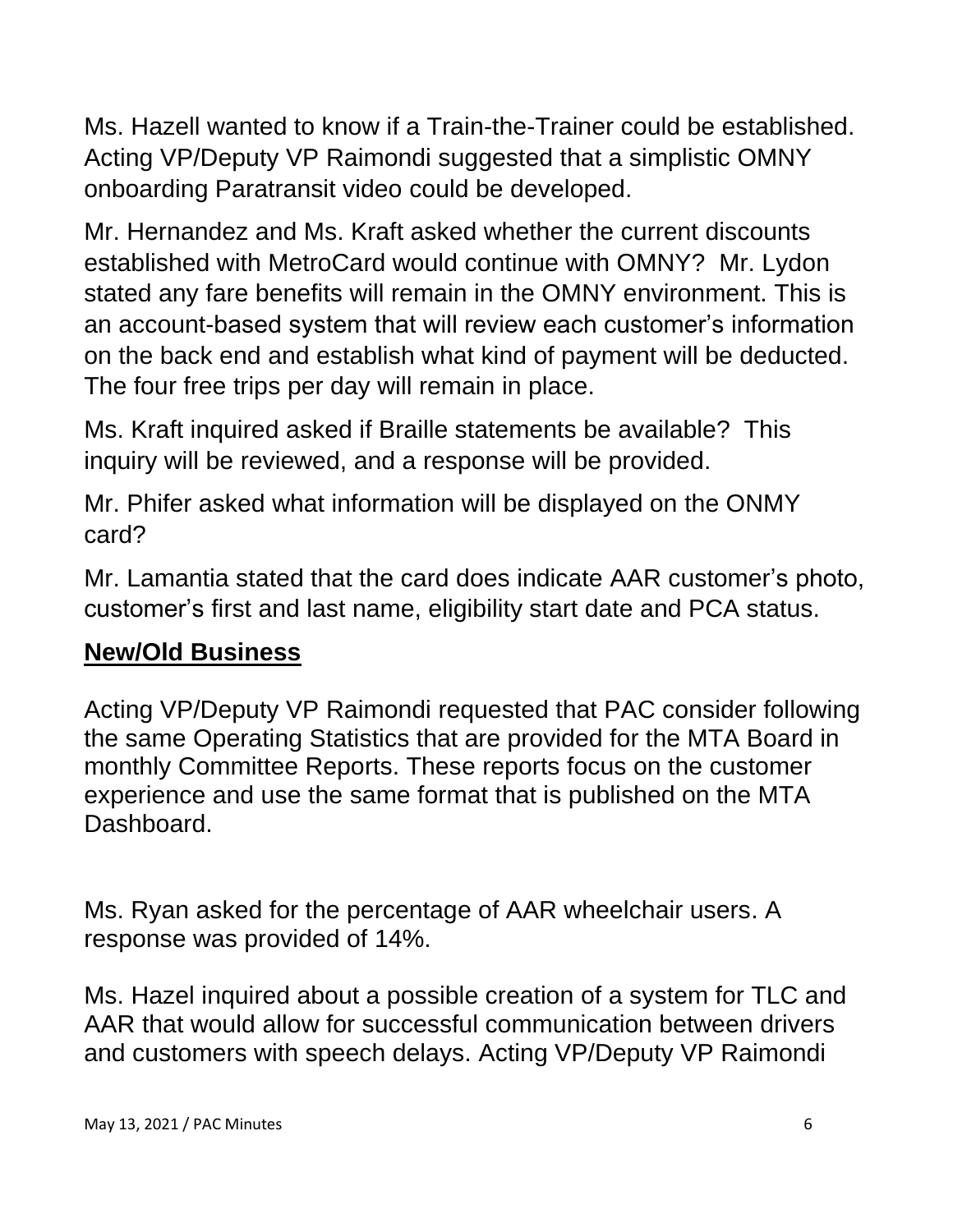and Mr. Friedman discussed communication methods such as texting and note pads to assist.

#### **Closing**

A motion was made to end the meeting, and the meeting was adjourned at 6:00pm.